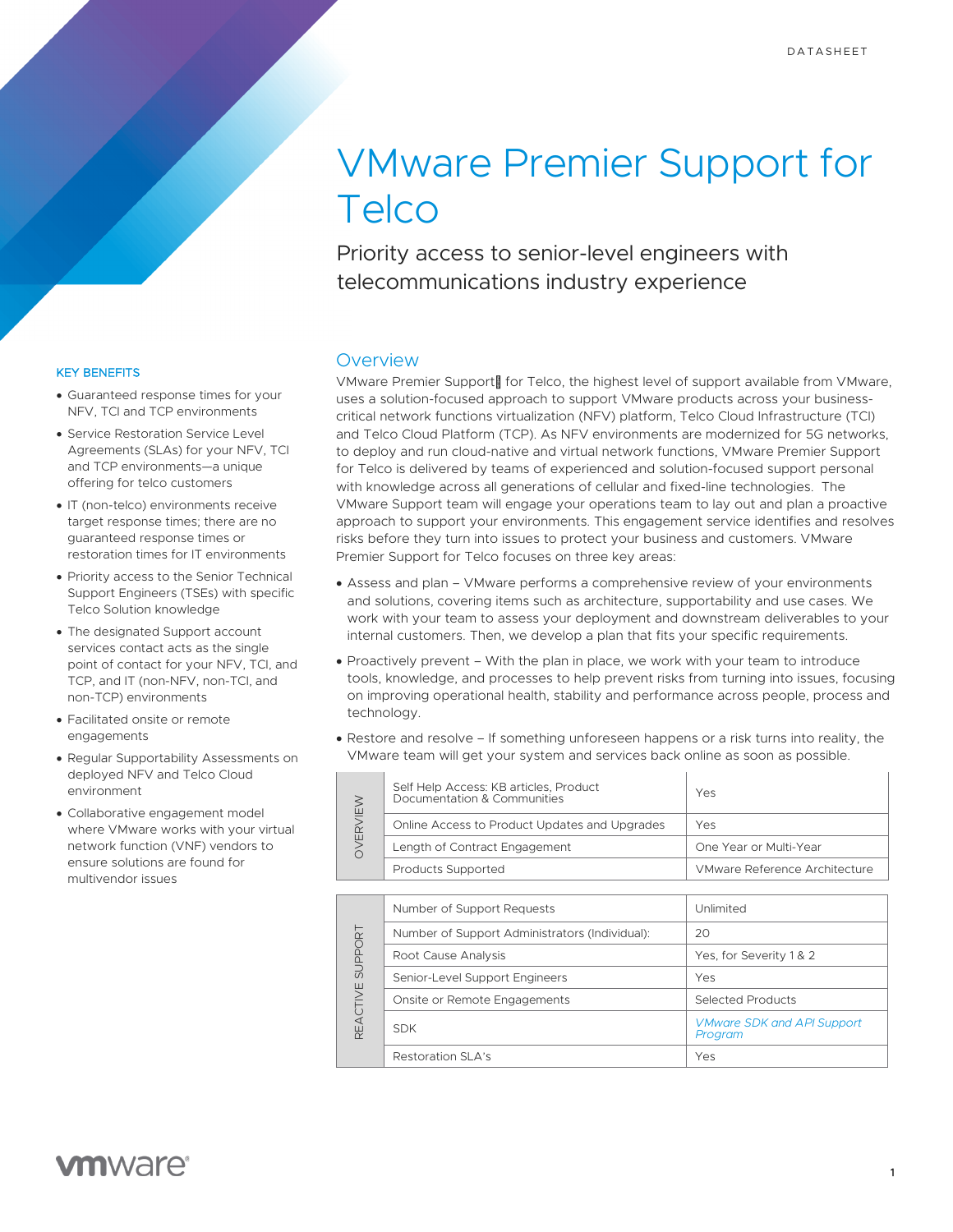| SUPPORT<br>PROACTIVE | Support Plan                                              | Yes |
|----------------------|-----------------------------------------------------------|-----|
|                      | <b>Support Activity Review Meetings</b>                   | Yes |
|                      | Account Services Contact                                  | Yes |
|                      | Support Request Reporting & Trend Analysis                | Yes |
|                      | <b>Best Practice Discussions</b>                          | Yes |
|                      | Skyline: Advanced Rules & Early Access to New<br>Features | Yes |

| <b>FEATURE</b>            | VMWARE PREMIER SUPPORT FOR TELCO FOR NEV<br><b>FNVIRONMENTS</b>                                                                                                                                                                                                                                                       |  |
|---------------------------|-----------------------------------------------------------------------------------------------------------------------------------------------------------------------------------------------------------------------------------------------------------------------------------------------------------------------|--|
| Products supported        | VMware vCloud™NFV™VMware vSphere™<br>VMware vCloud Director™for Service Providers,<br>VMware vSANT <sup>M</sup> VMware NSXT <sup>M</sup><br>VMware Site Recovery Manager <sup>™</sup><br>VMware vRealize™Operations <sup>™</sup><br>vRealize Log Insight™<br>vSphere Replication™<br>VMware vRealize™Network Insight™ |  |
| Guaranteed response times | Critical (Severity 1) – 30 minutes; 24x7<br>Major (Severity 2) – 1 hour; 24x7<br>Minor (Severity 3) – 4 business hours; 10x5 (M-F)<br>Cosmetic (Severity 4) - 8 business hours; 10x5 (M-F)<br>Proactive (Severity 5) – 3 business days                                                                                |  |
| <b>Restoration Times</b>  | Critical (Severity 1) – 4 hours<br>Major (Severity 2) - 24 hours<br>Minor (Severity 3) - 1 week Cosmetic<br>(Severity 4) - Not applicable                                                                                                                                                                             |  |

| <b>FEATURE</b>            | VMWARE PREMIER SUPPORT FOR TELCO FOR TCL<br><b>ENVIRONMENTS</b>                                                                                                                                                                                                                                                                                                                                                                                     |
|---------------------------|-----------------------------------------------------------------------------------------------------------------------------------------------------------------------------------------------------------------------------------------------------------------------------------------------------------------------------------------------------------------------------------------------------------------------------------------------------|
| Products Supported        | Telco Cloud Infrastructure vCloud Director Edition (VMware<br>vCloud Director <sup>™</sup> , VMware vRealize <sup>™</sup> , Suite Standard, VMware<br>vSAN Standard, VMware NSX DC Advanced, VMware vSphere<br>Enterprise Plus)<br>Telco Cloud Infrastructure VMware Integrated OpenStack<br>Edition (VMware VIO, VMware vRealize <sup>TM</sup> Suite Standard,<br>VMware vSAN Standard, VMware NSX DC Advanced, VMware<br>vSphere Enterprise Plus) |
| Guaranteed Response Times | Critical (Severity 1) – 30 minutes; 24x7<br>Major (Severity 2) – 1 hour; 24x7<br>Minor (Severity 3) – 4 business hours; $10x5$ (M-F)<br>Cosmetic (Severity 4) - 8 business hours; 10x5 (M-F)<br>Proactive (Severity 5) – 3 business days                                                                                                                                                                                                            |
| <b>Restoration Times</b>  | Critical (Severity 1) – 4 hours<br>Major (Severity $2$ ) – 24 hours<br>Minor (Severity 3) – 1 week Cosmetic<br>(Severity 4) – Not applicable                                                                                                                                                                                                                                                                                                        |

# **vmware**<sup>®</sup>